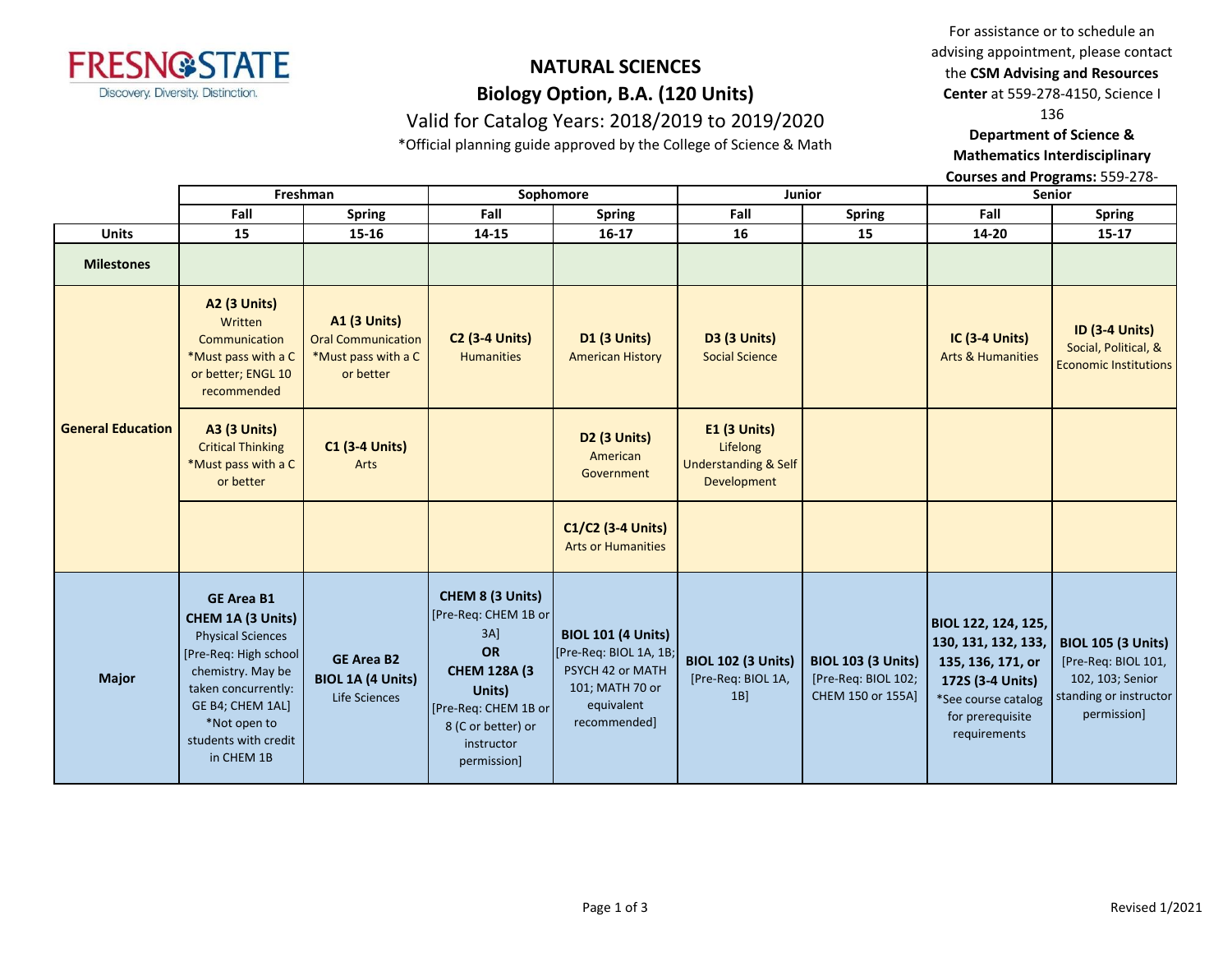

# **NATURAL SCIENCES Biology Option, B.A. (120 Units)** Valid for Catalog Years: 2018/2019 to 2019/2020

\*Official planning guide approved by the College of Science & Math

For assistance or to schedule an advising appointment, please contact the **CSM Advising and Resources** 

**Center** at 559-278-4150, Science I

136

### **Department of Science & Mathematics Interdisciplinary**

**Courses and Programs:** 559-278-

|              | Freshman                                                                                                                                 |                                                                                                                                            | Sophomore                                                                                                                                                |               | Junior                                                                                                      |                                                                                                                                           | Senior                                                                                                      |                                                                                                                 |
|--------------|------------------------------------------------------------------------------------------------------------------------------------------|--------------------------------------------------------------------------------------------------------------------------------------------|----------------------------------------------------------------------------------------------------------------------------------------------------------|---------------|-------------------------------------------------------------------------------------------------------------|-------------------------------------------------------------------------------------------------------------------------------------------|-------------------------------------------------------------------------------------------------------------|-----------------------------------------------------------------------------------------------------------------|
|              | Fall                                                                                                                                     | <b>Spring</b>                                                                                                                              | Fall                                                                                                                                                     | <b>Spring</b> | Fall                                                                                                        | <b>Spring</b>                                                                                                                             | Fall                                                                                                        | <b>Spring</b>                                                                                                   |
| <b>Units</b> | 15                                                                                                                                       | 15-16                                                                                                                                      | 14-15                                                                                                                                                    | $16-17$       | 16                                                                                                          | 15                                                                                                                                        | 14-20                                                                                                       | $15 - 17$                                                                                                       |
| Major        | <b>GE Area B3</b><br><b>CHEM 1AL</b><br>(2 Units)<br>Lab<br>[Pre-Req: CHEM 1A<br>(may be taken<br>concurrently)]                         | <b>CHEM 1B</b><br>(3 Units)<br>[Pre-Req: CHEM 1A &<br>1AL (both passed with<br>a C or better); CHEM<br>1BL (may be taken<br>concurrently)] | <b>BIOL 1B</b><br>(3 Units)<br>[Pre-Req: BIOL 1A;<br>first-time enrollees<br>must take BIOL 1BL<br>concurrently]                                         |               | <b>PHYS 2A</b><br>(4 Units)<br>[Pre-Req: DS 71,<br><b>MATH 75, MATH 70,</b><br>or department<br>permission] | <b>BIOL 104</b><br>$(1$ Unit)<br>[Pre-Req: BIOL 102;<br>BIOL 103 (may be<br>taken concurrently)]                                          | EES <sub>1</sub><br>(4 Units)<br>[Pre-Req: MATH 4R or<br>second-year high<br>school algebra<br>recommended] | BIOL 160, 161, 162<br>and 162L, 163<br>$(3-4$ Units)<br>*See course catalog<br>for prerequisite<br>requirements |
|              | <b>GE Area B4</b><br><b>MATH 75</b><br>(4 Units)<br>Quantitative<br>Reasoning<br>*See course catalog<br>for prerequisite<br>requirements | <b>CHEM 1BL</b><br>(2 Units)<br>[Pre-Req: CHEM 1B<br>(may be taken<br>concurrently)]                                                       | <b>BIOL 1BL</b><br>$(1$ Unit)<br>[Pre-Req: First-time<br>enrollees must take<br><b>BIOL 1B concurrently]</b>                                             |               |                                                                                                             | PHYS <sub>2B</sub><br>(4 Units)<br>[Pre-Req: PHYS 2A]                                                                                     | <b>PSCI 21</b><br>(4 Units)<br>[Pre-Req: Second-<br>year high school<br>algebra<br>recommended]             | <b>NSCI 106</b><br>(3 Units)                                                                                    |
|              |                                                                                                                                          |                                                                                                                                            | <b>MATH 101</b><br>(4 Units)<br>[Pre-Req: MATH 70,<br>75, or 75A & B]<br>*No credit if taken<br>after MATH 108<br>OR<br>PSYCH <sub>42</sub><br>(4 Units) |               |                                                                                                             | <b>BIOL 120</b><br>(4 Units)<br>[Pre-Req: BIOL 1A &<br>1B; CHEM 8 or 128A;<br>or BIOL 11 & CHEM<br>150]                                   |                                                                                                             |                                                                                                                 |
|              |                                                                                                                                          |                                                                                                                                            |                                                                                                                                                          |               |                                                                                                             | <b>GE Area IB</b><br><b>EES 168 (3 Units)</b><br>Physical Universe &<br>Its Life Forms<br>[Pre-Req: GE<br>Foundation<br>& Breadth Area B] |                                                                                                             |                                                                                                                 |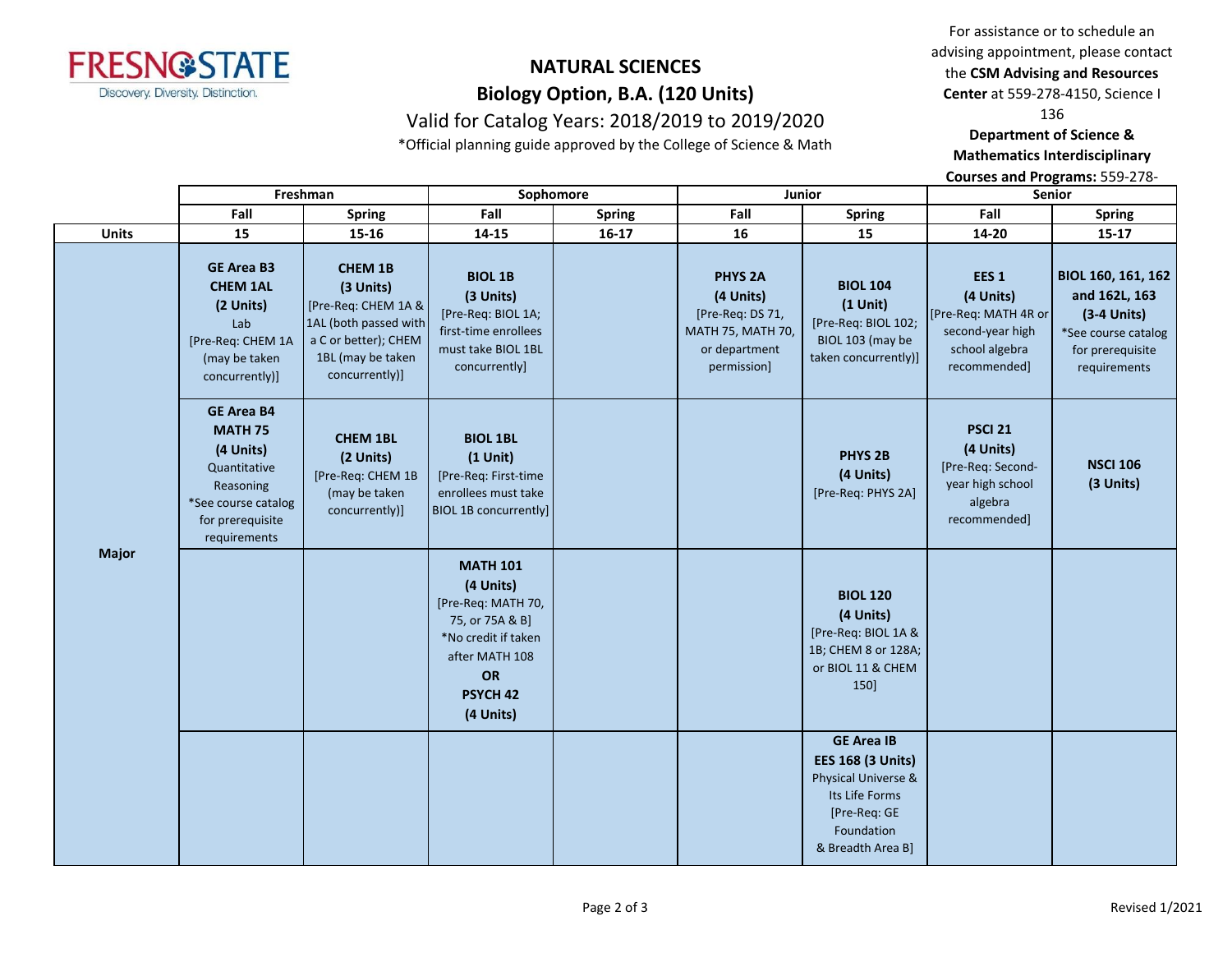

## **NATURAL SCIENCES Biology Option, B.A. (120 Units)** Valid for Catalog Years: 2018/2019 to 2019/2020

\*Official planning guide approved by the College of Science & Math

For assistance or to schedule an advising appointment, please contact the **CSM Advising and Resources Center** at 559-278-4150, Science I

136

### **Department of Science & Mathematics Interdisciplinary**

**Courses and Programs:** 559-278-

|                                                        | Freshman |               | Sophomore |                                              | <b>Junior</b>                                                                                                                                |               | Senior                                                                                                        |                                                    |
|--------------------------------------------------------|----------|---------------|-----------|----------------------------------------------|----------------------------------------------------------------------------------------------------------------------------------------------|---------------|---------------------------------------------------------------------------------------------------------------|----------------------------------------------------|
|                                                        | Fall     | <b>Spring</b> | Fall      | <b>Spring</b>                                | Fall                                                                                                                                         | <b>Spring</b> | Fall                                                                                                          | <b>Spring</b>                                      |
| <b>Units</b>                                           | 15       | 15-16         | 14-15     | $16 - 17$                                    | 16                                                                                                                                           | 15            | 14-20                                                                                                         | $15 - 17$                                          |
| <b>Additional</b><br>Graduation<br><b>Requirements</b> |          |               |           | <b>Elective</b><br>*CHEM 128B<br>recommended | <b>CHEM 150 (3 Units)</b><br>[Pre-Req: CHEM 3B,<br>8, or CHEM 128A &<br>128B OR<br><b>CHEM 155A (3)</b><br>Units)<br>[Pre-Req: CHEM<br>128B] |               | <b>UDWS (0-4 Units)</b><br>*Upper Division<br>Writing Exam OR "W"<br>Course (must pass<br>with a C or better) | MI<br>(3 Units)<br>Multicultural/<br>International |

#### **FOOTNOTES:**

**Prerequisites/Corequisites:** Other restrictions may apply. Please see your course catalog for detailed prerequisite/corequisite requirements.

Electives (4-6 units): Units in this area may be used toward a double major or minor. Students must earn a minimum of 120 units total to graduate. The number of required elective units may vary, depending on the amount of units earned from major and GE courses.

Upper Division Writing Skills requirement (UDWS): All undergraduate students must demonstrate competency in writing skills by passing the Upper Division Writing Exam (UDWE) or by obtaining a C or better in an approved **upper division writing course, identified by the letter "W."**

Substitutions: If substitutions/exceptions/waivers are made for any major courses that also meet GE and/or the Multicultural/International graduation requirement, the student is responsible for completing additional courses to satisfy the respective areas (GE and/or MI). This also includes the upperdivision writing requirement.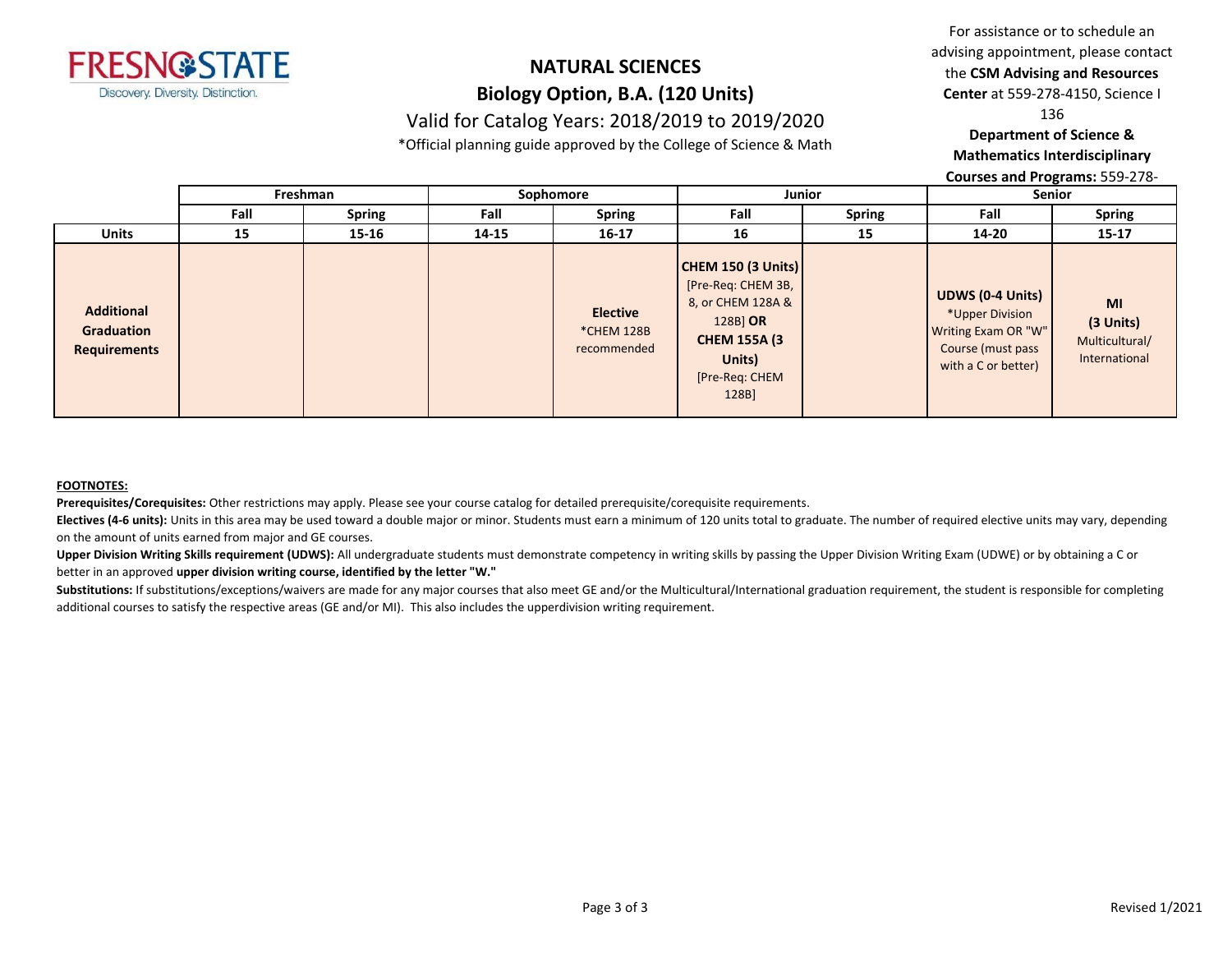

# **NATURAL SCIENCES Biology Option, B.A. (120 Units)**

Valid for Catalog Years: 2009/2010 to 2017/2018

\*Official planning guide approved by the College of Science & Math

For assistance or to schedule an advising appointment, please contact the **CSM Advising and Resources Center**  at 559-278-4150, Science I 136 **Department of Science & Mathematics Interdisciplinary Courses and Programs:** 559-278-5173, Science I 100

|                                    | Freshman                                                                                                                                                                                                                 |                                                                                                                                  | Sophomore                                                                                                                                                |                                                                                                                          | <b>Junior</b>                                                                           |                                                                                             | <b>Senior</b>                                                                                                                                  |                                                                                                                 |
|------------------------------------|--------------------------------------------------------------------------------------------------------------------------------------------------------------------------------------------------------------------------|----------------------------------------------------------------------------------------------------------------------------------|----------------------------------------------------------------------------------------------------------------------------------------------------------|--------------------------------------------------------------------------------------------------------------------------|-----------------------------------------------------------------------------------------|---------------------------------------------------------------------------------------------|------------------------------------------------------------------------------------------------------------------------------------------------|-----------------------------------------------------------------------------------------------------------------|
|                                    | Fall                                                                                                                                                                                                                     | <b>Spring</b>                                                                                                                    | Fall                                                                                                                                                     | <b>Spring</b>                                                                                                            | Fall                                                                                    | <b>Spring</b>                                                                               | Fall                                                                                                                                           | <b>Spring</b>                                                                                                   |
| <b>Units</b>                       | 15                                                                                                                                                                                                                       | 15-16                                                                                                                            | 14-15                                                                                                                                                    | $16 - 17$                                                                                                                | 16                                                                                      | 15                                                                                          | 14-20                                                                                                                                          | $15-17$                                                                                                         |
| <b>General</b><br><b>Education</b> | <b>A2 (3 Units)</b><br>Written<br>Communication<br>*Must pass with a C<br>or better; ENGL 10<br>recommended                                                                                                              | <b>A1 (3 Units)</b><br><b>Oral Communication</b><br>*Must pass with a C<br>or better                                             | <b>C2 (3-4 Units)</b><br><b>Humanities</b>                                                                                                               | <b>D1 (3 Units)</b><br><b>American History</b>                                                                           | D3 (3 Units)<br><b>Social Science</b>                                                   |                                                                                             | <b>IC (3-4 Units)</b><br><b>Arts &amp; Humanities</b>                                                                                          | <b>ID (3-4 Units)</b><br>Social, Political, &<br><b>Economic Institutions</b>                                   |
|                                    | <b>A3 (3 Units)</b><br><b>Critical Thinking</b><br>*Must pass with a C<br>or better                                                                                                                                      | <b>C1 (3-4 Units)</b><br>Arts                                                                                                    |                                                                                                                                                          | D <sub>2</sub> (3 Units)<br>American<br>Government                                                                       | <b>E1 (3 Units)</b><br>Lifelong Understanding &<br><b>Self Development</b>              |                                                                                             |                                                                                                                                                | MI (3 Units)<br>Multicultural/<br>International                                                                 |
|                                    |                                                                                                                                                                                                                          |                                                                                                                                  |                                                                                                                                                          | C1/C2 (3-4 Units)<br><b>Arts or Humanities</b>                                                                           |                                                                                         |                                                                                             |                                                                                                                                                |                                                                                                                 |
| <b>Major</b>                       | <b>GE Area B1</b><br><b>CHEM 1A (3 Units)</b><br><b>Physical Sciences</b><br>[Pre-Req: High school<br>chemistry. May be<br>taken concurrently:<br>GE B4; CHEM 1AL]<br>*Not open to<br>students with credit<br>in CHEM 1B | <b>GE Area B2</b><br><b>BIOL 1A (4 Units)</b><br>Life Sciences                                                                   | CHEM 8 (3 Units)<br>[Pre-Req: CHEM 1B or 3A]<br><b>OR</b><br>CHEM 128A (3 Units)<br>[Pre-Req: CHEM 1B or 8 (C<br>or better) or instructor<br>permission] | <b>BIOL 101 (4 Units)</b><br>[Pre-Req: BIOL 1A, 1B;<br>PSYCH 42 or MATH<br>101; MATH 70 or<br>equivalent<br>recommended] | <b>BIOL 102 (3 Units)</b><br>[Pre-Req: BIOL 1A, 1B]                                     | <b>BIOL 103 (3 Units)</b><br>[Pre-Req: BIOL 102;<br>CHEM 150 or 155Al                       | BIOL 122, 124, 125,<br>130, 131, 132, 133,<br>135, 136, 171, or<br>172S (3-4 Units)<br>*See course catalog<br>for prerequisite<br>requirements | <b>BIOL 105 (3 Units)</b><br>[Pre-Req: BIOL 101, 102,<br>103; Senior standing or<br>instructor permission]      |
|                                    | <b>GE Area B3</b><br><b>CHEM 1AL</b><br>(2 Units)<br>Lab<br>[Pre-Req: CHEM 1A<br>(may be taken<br>concurrently)]                                                                                                         | CHEM 1B (3 Units)<br>[Pre-Req: CHEM 1A &<br>1AL (both passed with<br>a C or better); CHEM<br>1BL (may be taken<br>concurrently)] | BIOL 1B (3 Units)<br>[Pre-Req: BIOL 1A; first-<br>time enrollees must take<br><b>BIOL 1BL concurrently]</b>                                              |                                                                                                                          | PHYS 2A (4 Units)<br>[Pre-Req: DS 71, MATH<br>75, MATH 70, or<br>department permission] | <b>BIOL 104 (1 Unit)</b><br>[Pre-Req: BIOL 102;<br>BIOL 103 (may be<br>taken concurrently)] | EES 1 (4 Units)<br>[Pre-Req: MATH 4R or<br>second-year high<br>school algebra<br>recommended]                                                  | BIOL 160, 161, 162<br>and 162L, 163<br>$(3-4$ Units)<br>*See course catalog for<br>prerequisite<br>requirements |